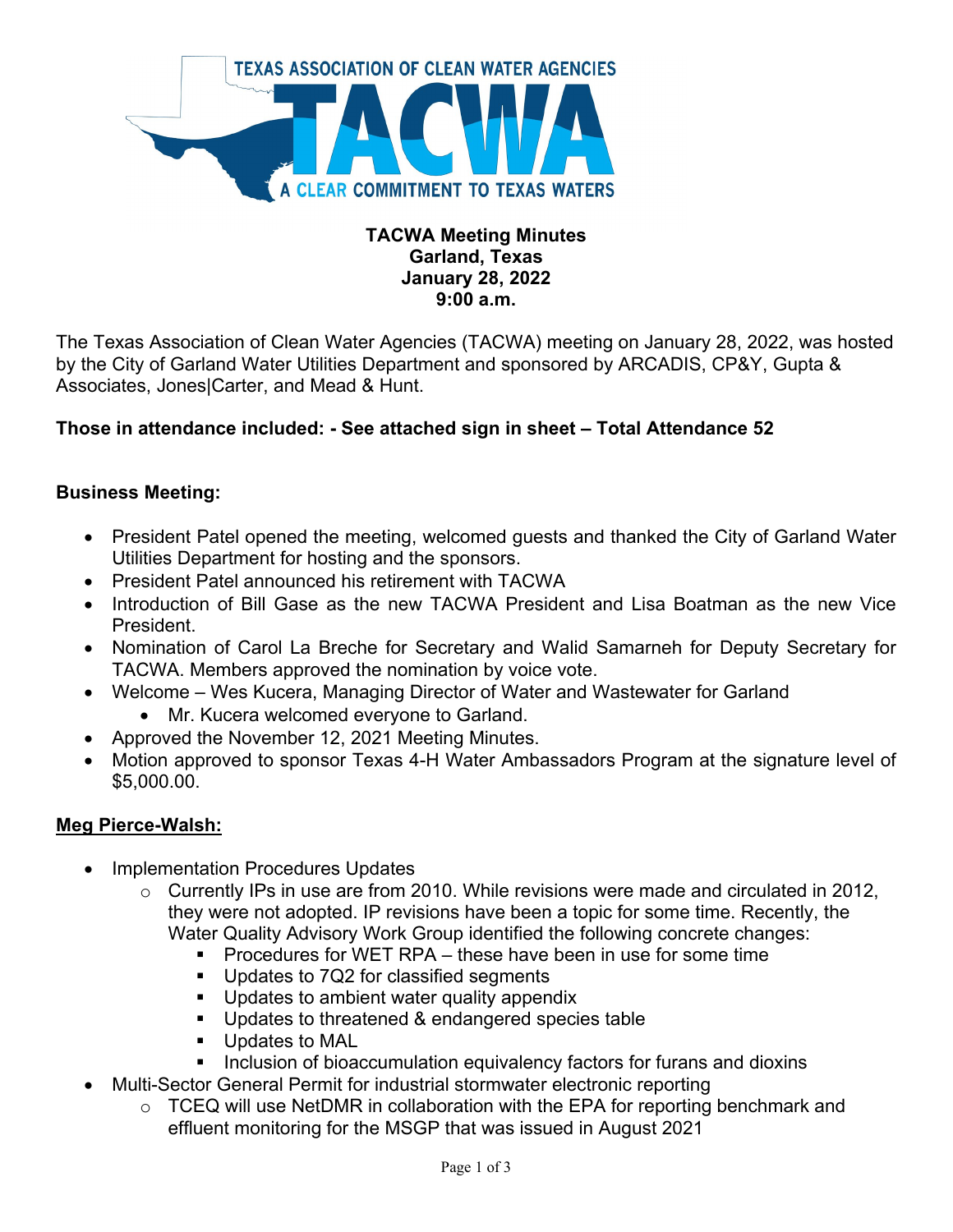

- $\circ$  Not yet online/available, but anticipated to be available February 2022
- o The TCEQ Advocate for small businesses and local government assistance will be hosting a webinar it is tentatively scheduled for February 7th.
- WEAT nutrient committee
	- o White paper anticipated this spring
	- $\circ$  Committee is working with TCEQ on next steps
- PFAS on federal level
	- o In October 2021 EPA announced the PFAS Strategic Roadmap for 2021-2024 that uses a research, restrict, and remediate strategy
	- $\circ$  A number of initiatives applicable to water are planned for the next couple years. A few that are planned for sooner rather than later include:
		- Establishment of a national primary drinking water regulation for PFOAS and PFOS – proposed rule 2022
		- Restriction of PFAS from discharges for NPDES permits under EPA jurisdiction and issuance of state permitting guidance
		- Publish a multi-laboratory method for 40 PFAS in Fall 2022
		- Recommend ambient water quality criteria for PFAS Winter 2022

### **Janet Sims:**

- Revisions to the Water Quality Standards will go to the Commissioners on 2/23/2022. This action will be to obtain approval to propose the changes. On 2/28/2022 the proposal will be published in the Texas Register. There will be a public comment period from 2/28/2022 to 4/18/2022. There will also be a public hearing to discuss the revisions. Some of proposed changes include updates to health criteria for some carcinogens, the cadmium criteria, and site-specific criteria for bacteria and DO. There will also be proposed revisions to the provision related to temporary standards.
- The proposed changes to the Water Quality Standards will have to have EPA's approval before TCEQ can implement the revisions in TPDES permits.
- The approval process for the revisions to the Implementation Procedures has been delayed.

#### **Julie Nahrgang:**

- WEAT, TACWA and TWCA met with TCEQ in December regarding the permitting streamlining effort. Comments from that meeting will submitted to the SUNSET Commission.
- Legislators will no have interim charges until middle of March.
- Texas received \$15 billions from Federal funding. None is dedicated to water. Senator Perry is trying to get some of that money redirected. Looking for possibility of having a conversation with senator Perry's office to advocate for the re-direction of funds.
- Speaker of the House is interested in flood fundings, while Senator Perry and the Lt Governor are not interested in flood money.
- National Water week is April 24 30, 2022. National Water Policy Fly-in is April 26 in Washington, DC. WEAT & TACWA will have a delegation.